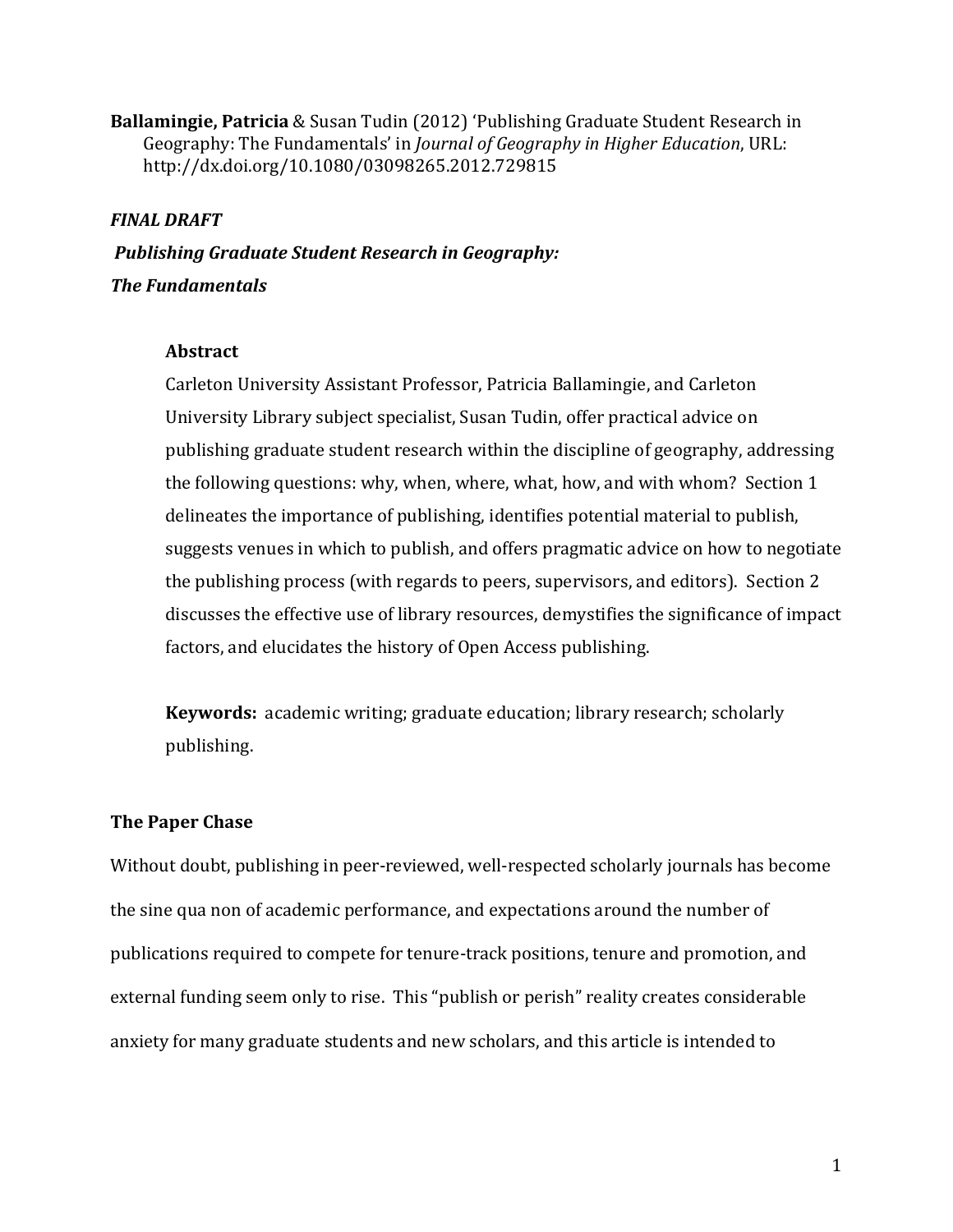assuage those fears, and offer concrete suggestions about why, when, where, what, how, and with whom such publishing might occur<sup>1</sup>.

Blunt & Souch (2008) produced a comprehensive guide, *Publishing in Geography: A Guide for New Researchers* – available as a PDF file through the Royal Geographical Society (RGS), and referenced throughout this article. The RGS guide offers a broad overview about how to publish research in a wide range of geographic publishing outlets and aims to cultivate graduate student interest in publishing their research. It provides practical advice on what to publish and includes many structural details on journal writing, book publishing, and electronic publishing, both inside and outside the academy. It also includes unique perspectives from publishers about the marketing of journal articles, and draws on the experience of editors who collectively have contributed pieces to the 'frequently asked questions' section.

Our article provides a more concise alternative that guides new researchers through the publishing experience and explains useful and relevant resources to first-time academic writers, while addressing common vulnerabilities and publisher's expectations. The overall aim is to help build the confidence of budding scholars.

### *Why publish?*

There are a myriad of legitimate reasons why you should publish. First, and for many perhaps most immediately compelling, in order to secure an academic position, you need to begin establishing a successful publishing track record in order to be competitive. Anyone who has participated on hiring committees over the past couple of decades will attest to the fact that the portfolios of incoming applicants are increasingly impressive – the bar just

<span id="page-1-0"></span> $1$  This article emerged as a result of the authors' participation on a panel discussion on Graduate Student Publishing in Geography held in February of 2011 at Carleton University.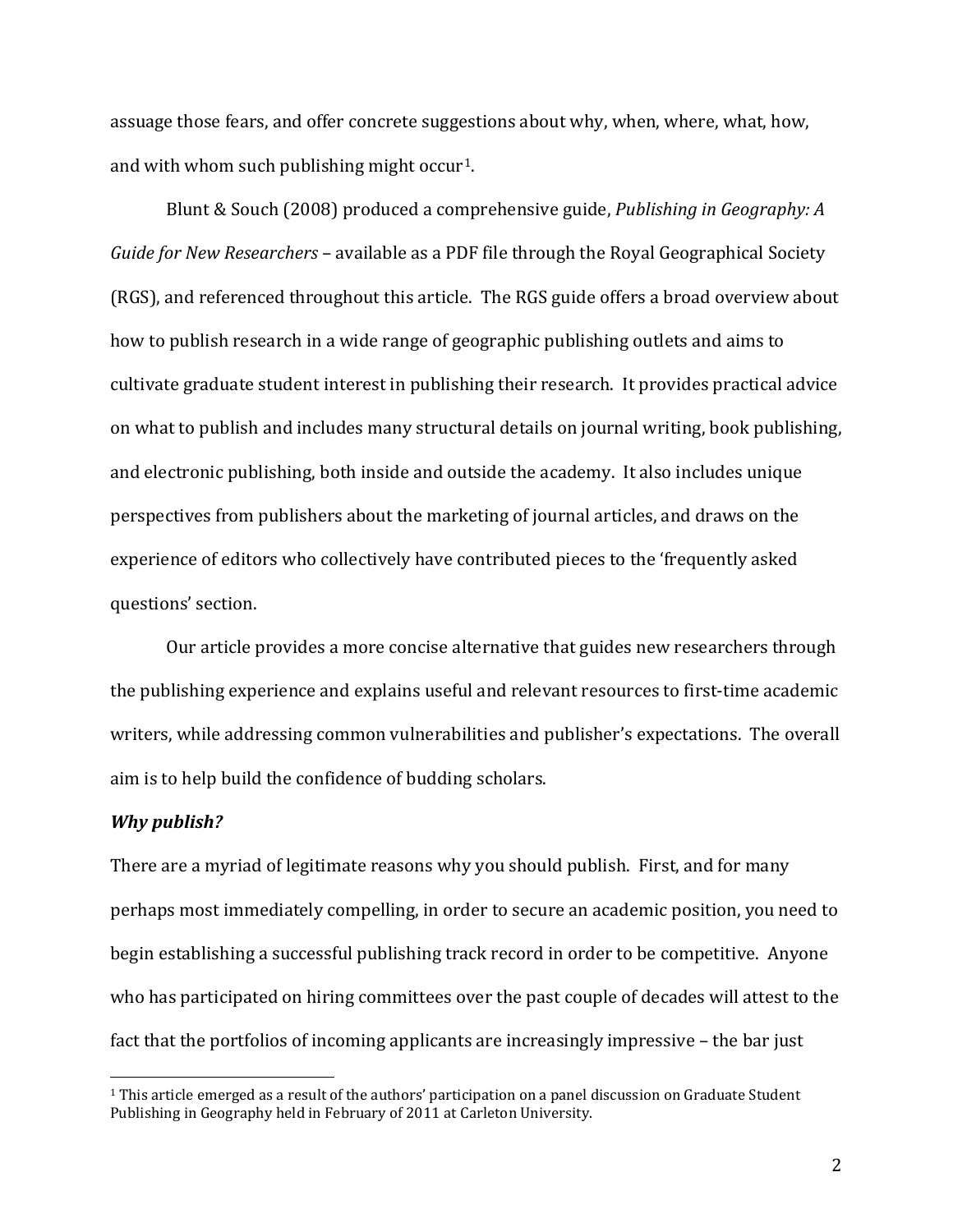keeps getting higher! Second, whether you are a graduate student or new scholar, you have likely benefited from public funding of your education (if not entirely, at least in part), and hold a privileged position within society. With privilege comes responsibility – to advance knowledge and (we would add) to advocate for greater social justice and environmental sustainability. Moreover, as you disseminate your ideas, your personal scope of influence will expand. As a student, you are predominantly a *consumer* of research articles, but as a graduate researcher/new scholar, an important shift occurs, and you become not just a consumer, but also a *producer* of knowledge. The success of this shift, as evidenced by your success at publishing, will be central to your evolution as a scholar. Ultimately, publications have intrinsic value, and many are motivated by the genuine excitement of advancing knowledge and contributing to scholarly debate. Finally, many programs now offer the option of combining published and submitted papers into a thesis. One benefit of pursuing this path is the reduction in overall workload compared to completing a thesis and publishing separate papers. However, publishing during the course of your degree generally means delays in program progress – felt most acutely by masters students, who generally complete along a compressed timeline of 1-2 years. For doctoral candidates, instead of 4 years they might expect to take 5 or more if they submit 1-3 papers during their program. The costs and benefits of this approach need to be evaluated at the outset of the degree.

### *When to begin?*

Setting your publication goals early is a good start. Begin by sorting out the different types of research output that you have and their intended audience, then prioritize your projects. For some students, this may include the results and analysis of their 4th year honours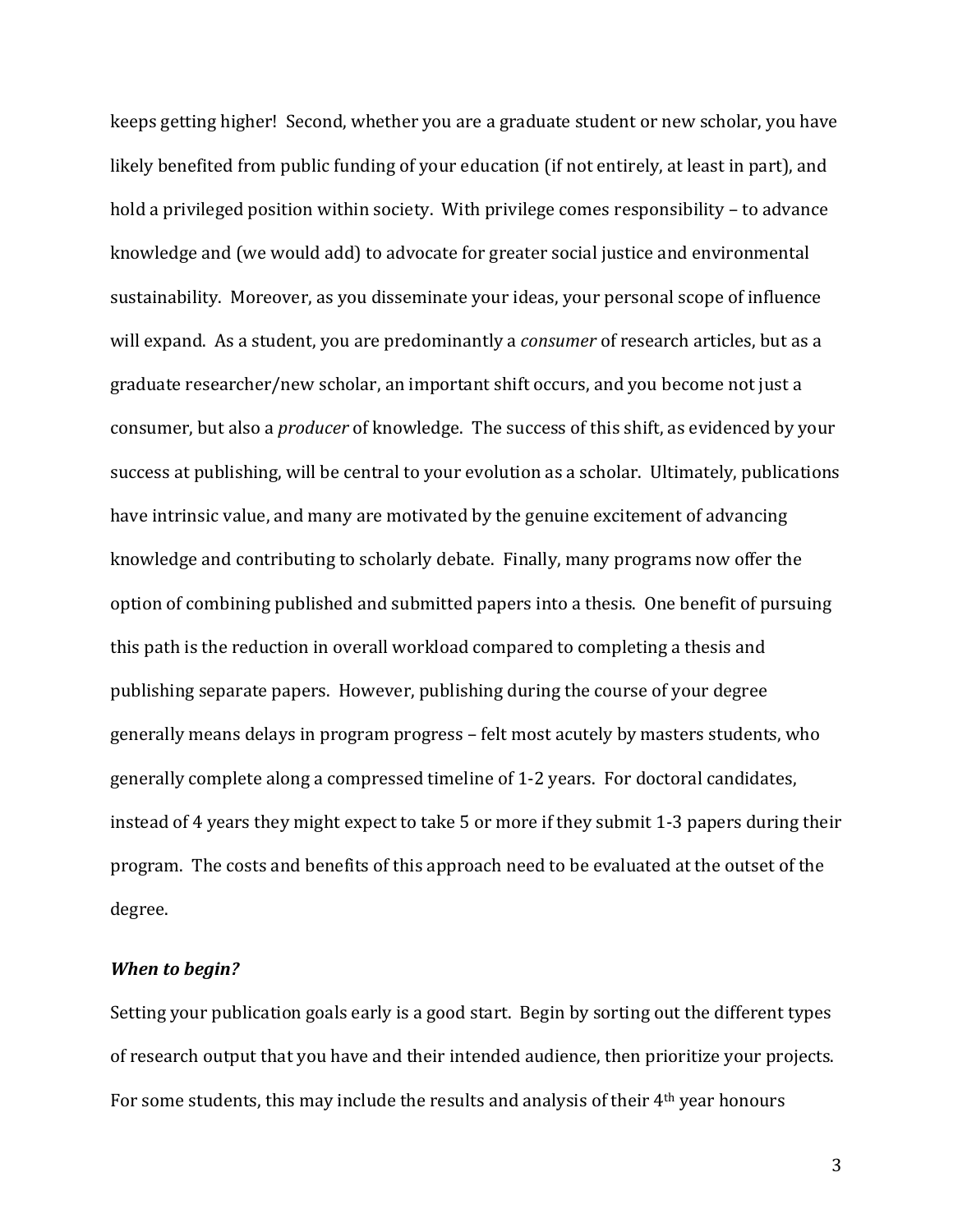research, but it should definitely include portions of their MA and PhD theses, as well as papers generated through the course of their degrees. Think of your publication record as a constant queue: articles published, articles in revision, articles submitted, articles close to submission, articles for which you are obtaining primary data, and articles planned, but not yet begun.

Text Box 1: Turning course work into a publication

One of the most useful pieces of advice a faculty member once gave me was to consider every piece of written work – especially course papers – as potential publication material: never write a paper simply to fulfill a course requirement; always write with a view to developing future research ideas and/or publications. At a recent conference, I presented a paper derived from a combination of my MA and a paper I wrote in my first year as a PhD student. It was through the latter of these that I was able to develop ideas and receive feedback from both faculty and students. After presenting this work as a conference paper, I was invited to contribute it as a chapter in an upcoming book. Writing a graduate-level paper should be seen as an opportunity and not simply a requirement. Despite our busy schedules, it is definitely worth the time and effort to write the best paper possible, since it is ultimately an investment in our future research trajectories and publication records.

-- By Donald Leffers, PhD Candidate, Department of Geography, York University, Toronto, Canada

# *Where to get started?*

Part of being a scholar involves following relevant discussions in the key disciplinary journals in your field. Given the considerable breadth of all that geography as a discipline entails, it will be necessary to hone in on one or more sub-disciplines. In general, determine where the active conversations about your select topic are taking place – because that is ultimately what you want to contribute to. It also helps immensely to send an abstract and brief proposal or query to the journal editor for vetting, in order to determine fit. Keep in mind that different journals have different mandates, political biases, and theoretical and methodological inclinations. If you do not receive a reply, this in and of itself gives you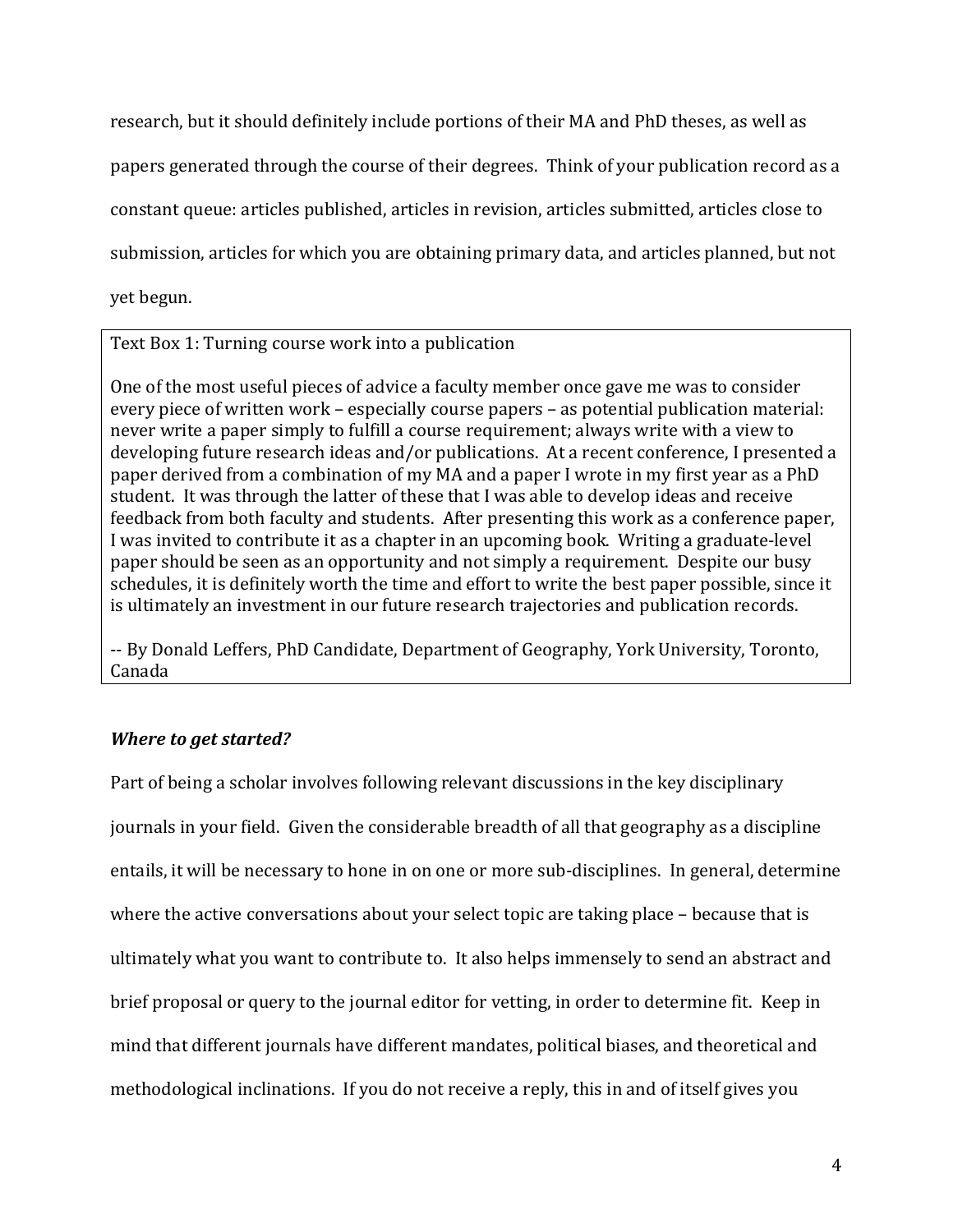valuable information. And if you do receive a reply, the editor may well suggest an alternate journal if theirs proves inappropriate (and assuming the submission has merit).

Journals vary significantly according to their impact factor (to be elaborated on in Section 2), and as a graduate student, you may find your paper summarily dismissed by top tier journals. But there are so many journals out there, some of which focus solely on graduate research, that you should be able to find an appropriate entry point. Perseverance in the face of rejection, coupled with serious editing, and re-submission to the same or a different journal, typically results in success over the long run.

The peer-review process can be both challenging and frustrating, but trust that over time, your work will be strengthened by its rigor and critical iterations. Perhaps one of the best strategies to get published is to respond directly to Calls for Papers (CFPs), most often distributed through scholarly LISTSERVS (tweak your abstract, approach and organizational structure to the call, to improve the odds of success).

Finally, if you are serious about broad dissemination, you should also consider reputable lay publications (for a much wider circulation), alternate audio-visual formats (radio interviews, documentary films), and new media (blogs). To this end, the Alternative Press Center (APC) in the United States, a non-profit cooperative, publishes the *Alternative Press Index* biannually – a list of alternative, radical, and left periodicals, newspapers and magazines (though North American in focus, it also includes many international titles). The International Bibliography of the Social Sciences (IBSS) – a standard tool at all European universities – would also include alternative sources, and thus represents another relevant resource in this regard.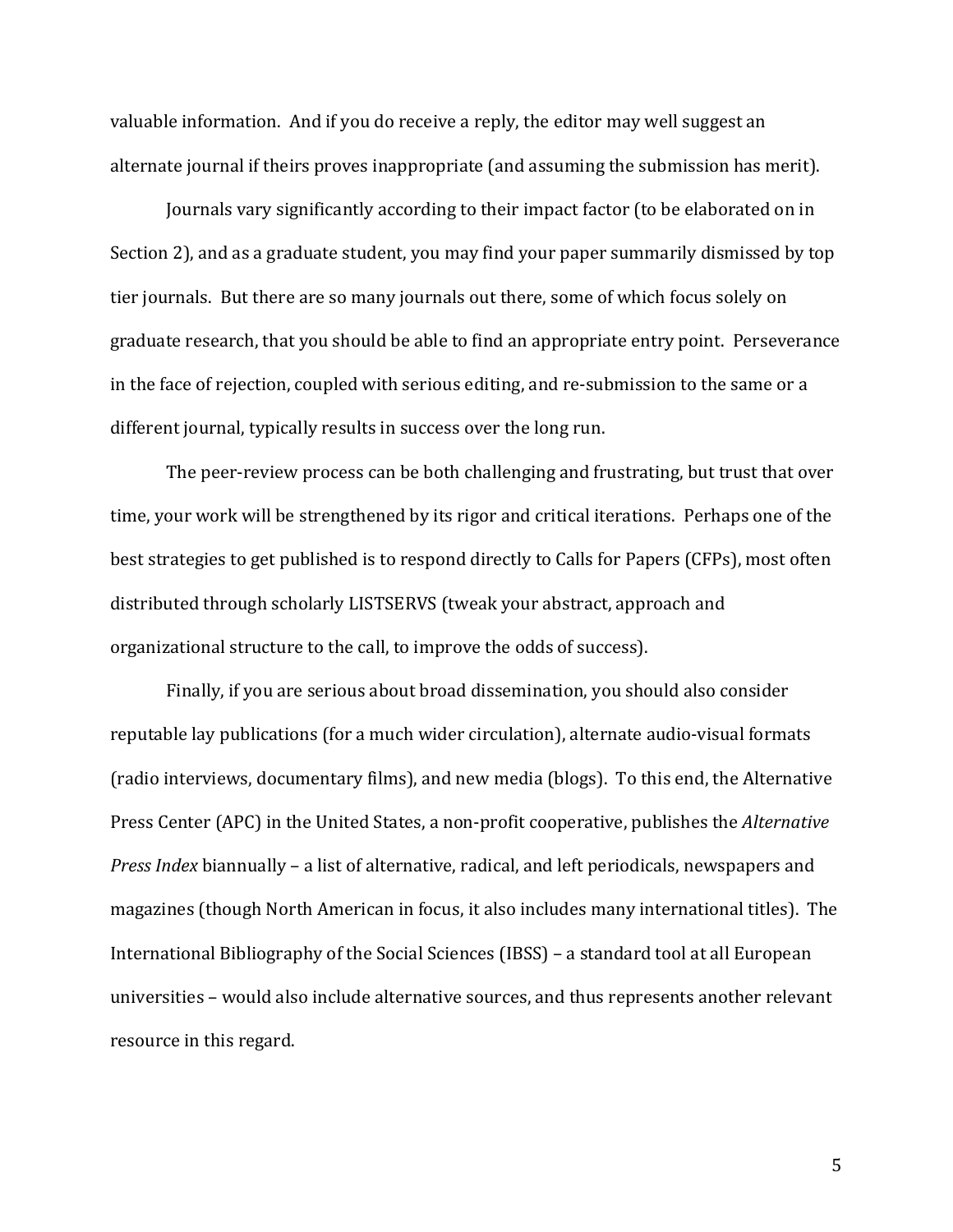### *Publishing Incentives*

A number of geography journals offer incentives to graduate students to encourage them to publish their research. The following are a few examples:

- *Area* offers a cash prize of **£**500 to encourage submissions from new researchers at an early stage in their careers, and to reward excellence in geographical research.
- *The Canadian Geographer* introduced a New Scholar Paper Award in 2008 to encourage participation in the Canadian Association of Geographer's (CAG) activities. A prize of \$500 (plus a one-year CAG membership) is awarded for the best paper by a new scholar once every two years.
- *The Geographical Review* welcomes graduate students in the fieldwork phase of their doctoral research to publish in their "Geographical Field Notes" section in the journal.
- *Geography Compass* publishes only peer-reviewed survey articles which allows for scholars and advanced students to "keep up with new developments and trends in research, teach in a new or unfamiliar area outside of their specialty, and ensure that … [they] are exposed only to quality-controlled online content (as opposed to unvalidated content from search engines)." Thus, this journal represents a possible venue in which doctoral students could publish a literature review, though contacting the section editor in advance of submission is necessary.

#### *What to publish?*

First and foremost, journal editors seek to publish rich primary data derived from original research that is well written, theoretically nuanced and topical. This is without doubt the best hook to publish in a scholarly, peer-reviewed journal, as it represents your primary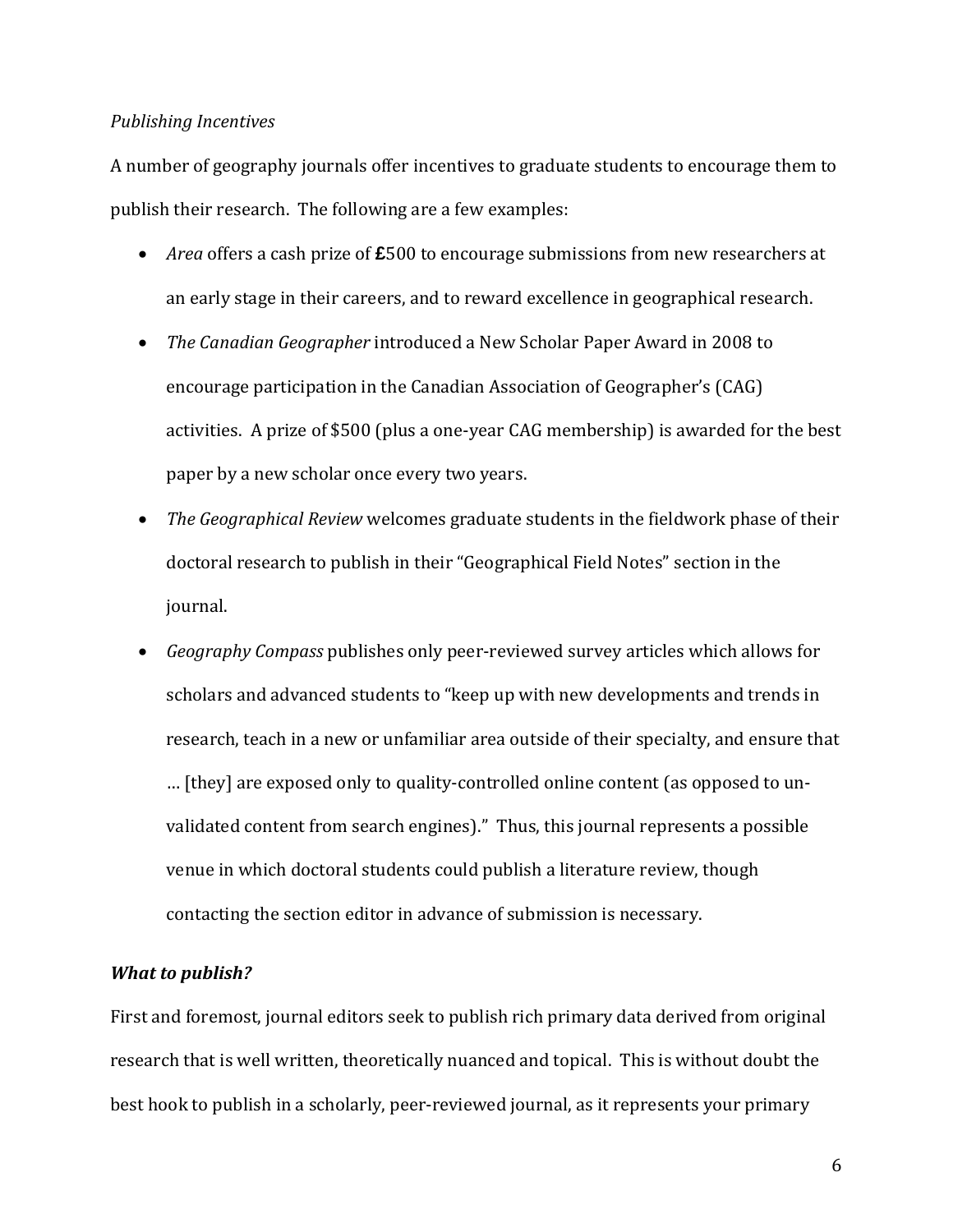research productivity. However, other journals such as *Antipode* and *Environment & Planning D: Society and Space* also focus on theoretical debates. You will also need to consider strategically whether to publish a monograph from your thesis, a series of journal articles, or some combination thereof.

### Text Box 2: From dissertation to monograph

I wrote my PhD dissertation with the intention of turning it into a monograph. So, the decision about whether to publish articles or a book was made before I even started writing. This made revising the dissertation for publication as a monograph more straightforward but by no means simple – monographs differ quite a bit in tone, style, content, and audience than dissertations. I received advice both for and against publishing a monograph, and probably the biggest drawback has been the delay in circulating my work. But in the end I felt that the research I had undertaken really did work better as a book than as separate articles, and I've been enjoying the process of reframing it for publication.

-- By Emilie Cameron, Assistant Professor, Department of Geography and Environmental Studies, Carleton University, Ottawa, Canada

However, if you do not yet have primary data, or a sophisticated enough grasp of the cutting-edge theoretical debates within your field, there are other ways to demonstrate secondary research productivity and, in so doing, gain experience, confidence, and perhaps, valuable contacts. First, since graduate studies involves significant reading, why not "feed two birds with one seed" and write a book (or even film) review? Ideally, you should select a book that you can review positively, and that you need to read critically and thoroughly for a course (or perhaps for the literature review of your thesis). It helps to check with the journal editor beforehand, to ensure receptivity to a particular title. In fact, many book review editors will supply books if you ask for them, often from either circulated lists of those available or from those listed on journal websites. Moreover, if you identify a title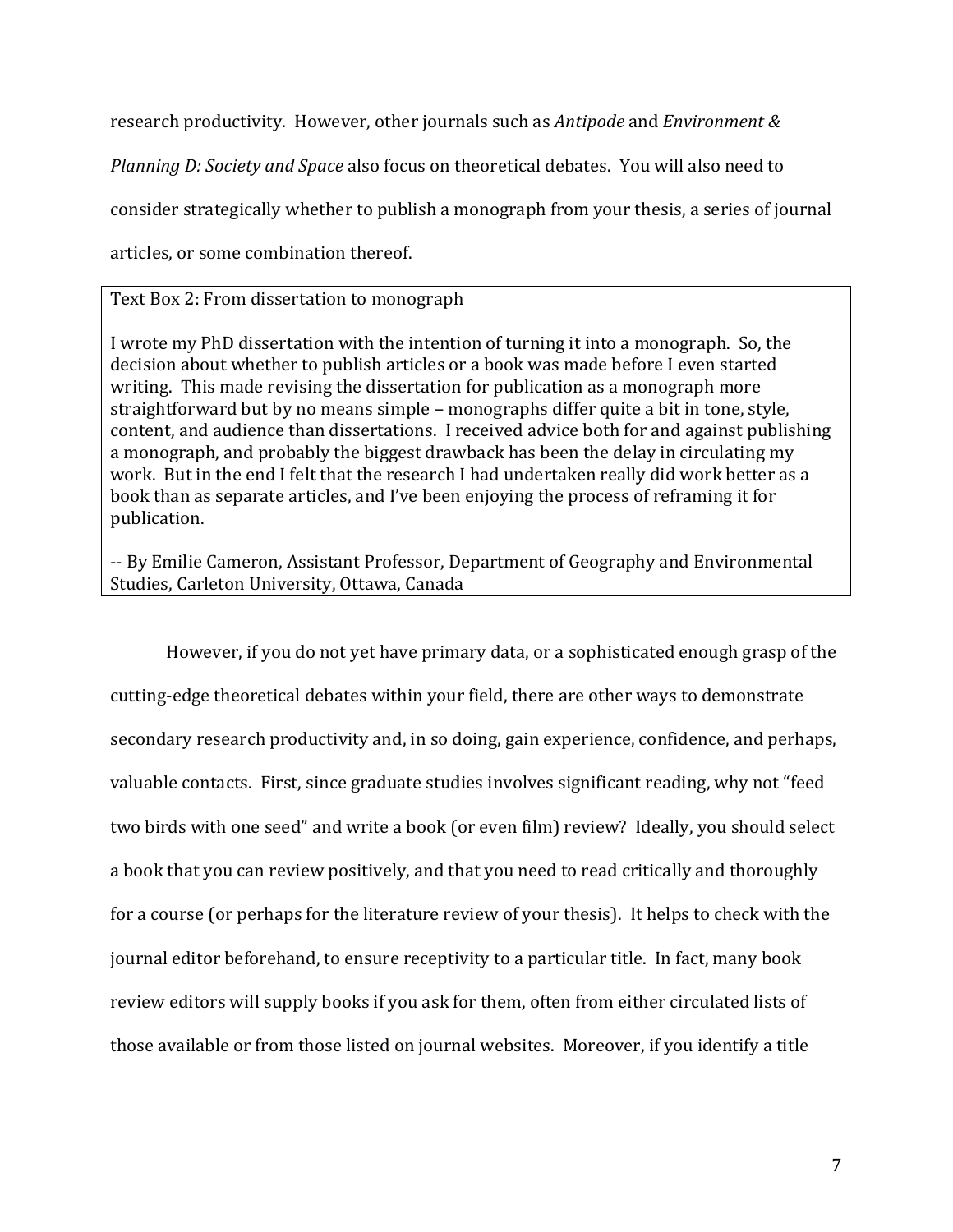that is germane to a particular journal, an e-mail to the review editor can sometimes generate a copy from a publisher mailed directly to the potential reviewer!

Second, many journals accept "Notes" – usually around 500 words – that make a discrete contribution such as "a case history, a methodological innovation, [or] one observation about a particular text" (Belcher 2009, p. 45). Blunt & Souch (2008) also recommend that if you don't have enough material for a full paper, you may wish to consider writing a short Comment or Observation piece. A number of journals accept these contributions – typically about 1500 words (p. 5). Third, if your ability to synthesize themes across the literature is particularly acute, you could consider writing a review article. Although this generally falls within the domain of senior scholars with both depth and breadth of perspective, it is one of the best ways to improve your rating on the citation indices. Fourth, consider responding to one of the many calls to write an encyclopedia entry on a topic within your area of expertise. Successful entries are clear, concise, and written for both lay and scholarly consumption. Fifth, you may wish to conduct and publish an interview with a top scholar or key figure in your field (see Hanson and Ballamingie 2010, for an example). However, a word of caution is in order. While all of the above may effectively bolster your publication record, none represent primary research productivity, nor replace peer-reviewed research articles<sup>2</sup>. And, as a final note, regardless of the format, strict adherence to the submission guidelines is an absolute requirement. Read the instructions carefully, and seek clarification as needed.

<span id="page-7-0"></span> <sup>2</sup> For more publishing advice geared towards graduate student publishing, see Thom Brooks' online resource: [http://papers.ssrn.com/sol3/papers.cfm?abstract\\_id=1085245](http://papers.ssrn.com/sol3/papers.cfm?abstract_id=1085245)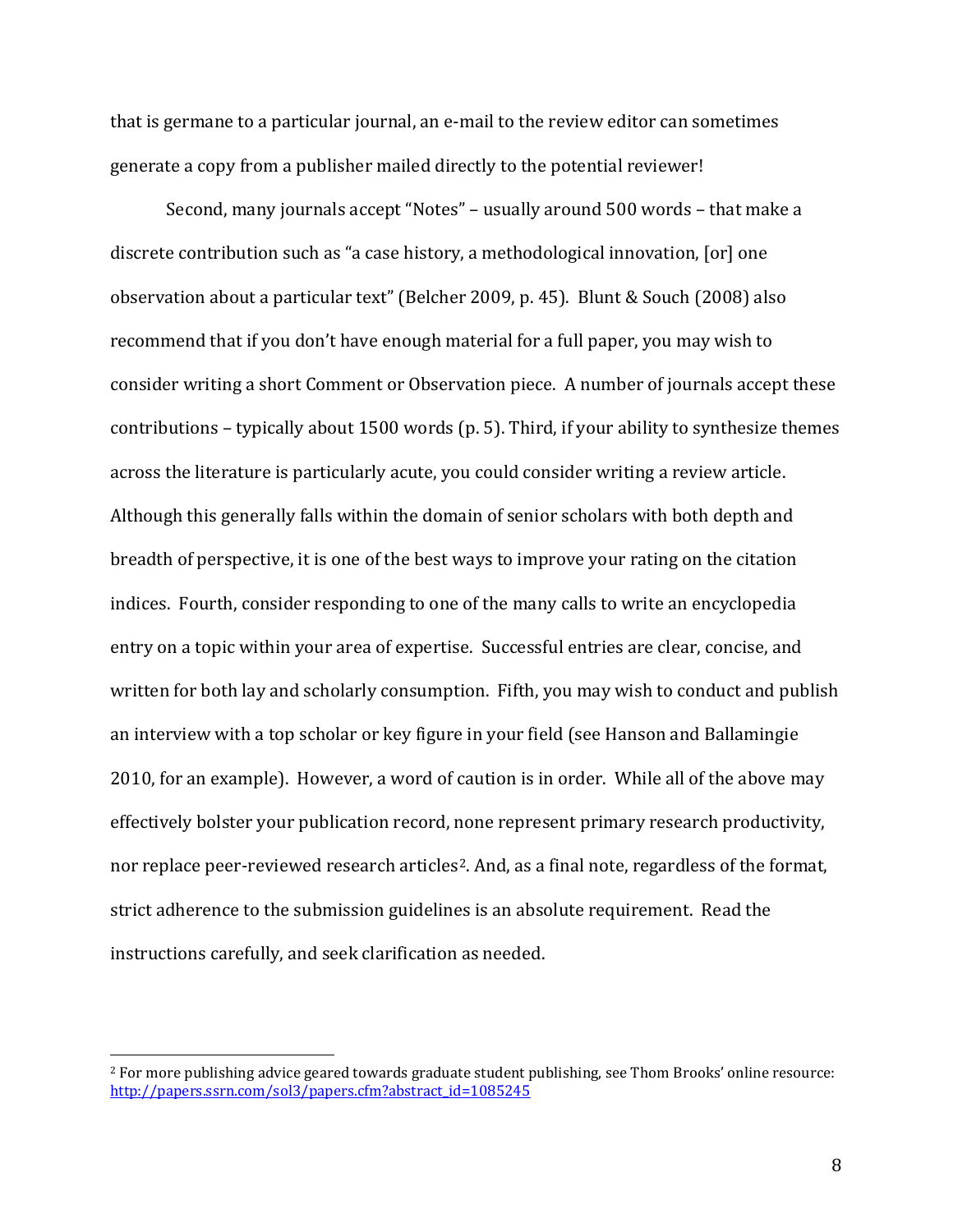#### *How to begin?*

Once you are convinced of the merits of publishing, there are several strategies to spur the process along. Many scholars use conference presentations to motivate and advance an article. Conference sessions are particularly effective when organized thematically (with abstracts submitted to the session chair rather than the conference chair, usually resulting in tighter coherence) and when there is a discussant assigned. The discussant, to whom you will provide the paper in advance of the conference, should ideally provide critical feedback. Moreover, some conference sessions lead directly to publication since journal editors attend organized sessions with thematic issues in mind. As Blunt & Souch (2008) explain: "The skills of précis and concise argument that are needed to present a conference paper are not that far removed from those needed to prepare a good journal article. Receiving immediate comments from some of the target audience for your eventual article is equally valuable" (p. 5).

Most scholars also become part of a larger research community, beyond the confines of their immediate institution, through national and international scholarly associations, and specialty groups. These organizations typically run LISTSERVS, and distribute targeted and relevant Calls for Papers (CFPs). Scan the journal you are targeting, and cite previous articles that directly relate (recall that you are contributing to an ongoing conversation) in particular, weave references from relevant past articles and senior theorists in the field (who may well end up reviewing your article). Use previously published articles from the targeted journal to model for structure and style (Blunt & Souch 2008: 5). Just as you submit a tailored CV for each job application, so too do you submit a tailored article to a specific journal, following the instructions to authors carefully. Familiarizing yourself with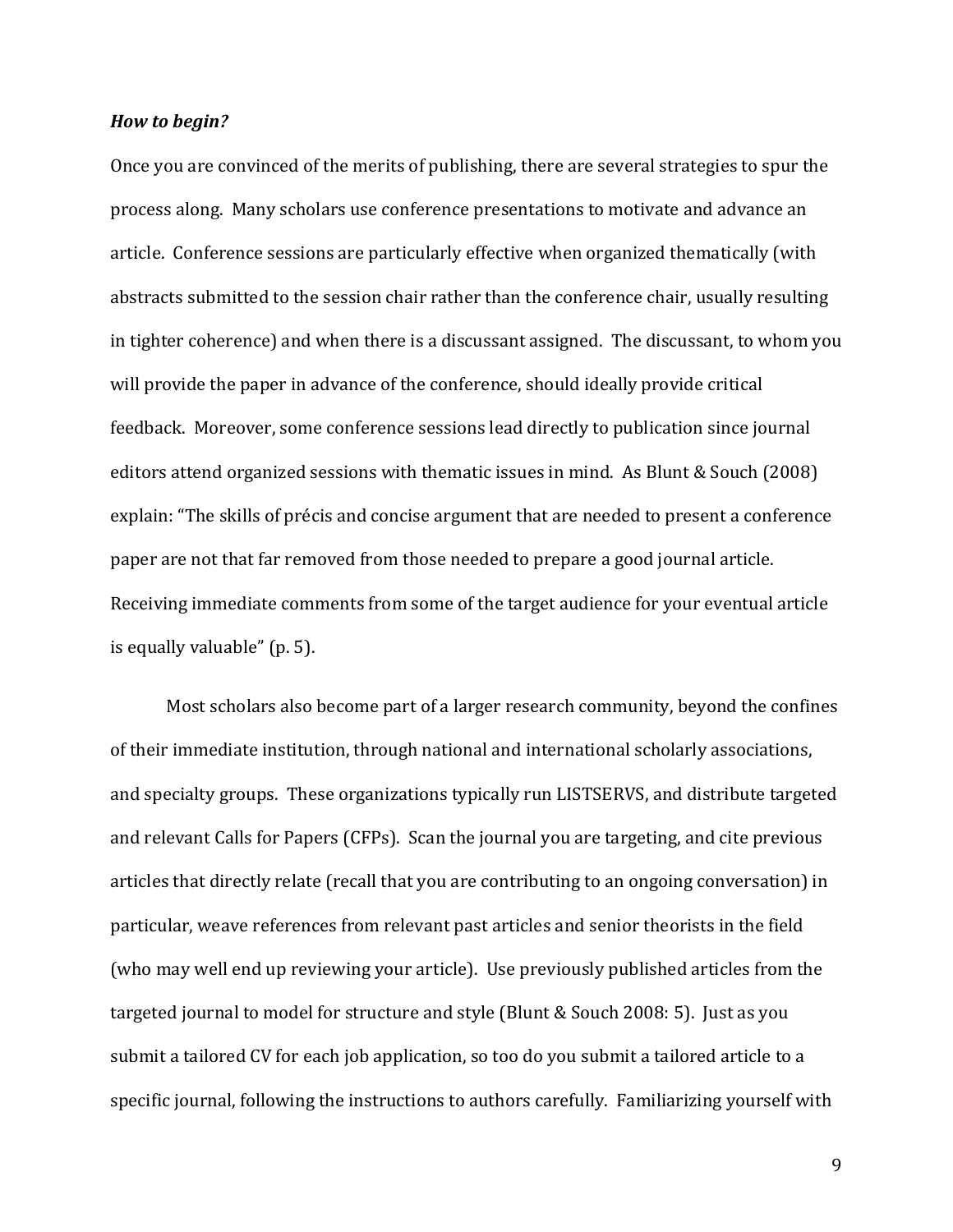the variety of library databases can also be useful to help further your publishing efforts. Proquest produces the *Papersinvited* database that consists of detailed information and deadlines about CFPs for forthcoming conferences and special issues of scholarly journals. Moreover, you can set up e-mail alerts to keep you informed of relevant opportunities to present and publish your research.

Text Box 3: Publishing in a special issue

My first opportunity to publish my thesis research came sooner than I expected. While I was still in the field, a journal announced it was organizing a one-time thematic conference closely related to my work. When my abstract was accepted, I worked furiously to turn my early findings into a (somewhat) coherent paper. At the conference, I received excellent suggestions, and my revised article was eventually published in a special issue arising from the conference. Although this happened before I felt 'ready' to publish, it worked out very well: I had several chances to improve my manuscript during the review process; it kickstarted my move from data collection to analysis and writing; and as part of a wellpromoted special issue, my work received more attention than it might have otherwise. While opportunities don't always come at the perfect time, I learned that it doesn't hurt to pounce even if it feels too early.

-- By Carol Hunsberger, PhD, Department of Geography and Environmental Studies, Carleton University, Ottawa, Canada

It should also be noted that while writing constitutes a central activity of any academic career, many scholars find the process to be a struggle. J. Cameron et al. (2009) reflect on how novice writers must develop strategies to help them become academic writers – to find their scholarly voice, manage emotions, and develop know-how. The authors suggest the use of social settings such as writing groups or writing workshops to get immediate feedback (282). K. L. Turabian (2007) agrees and suggests that since writing is often done in isolation, students should actively seek advice not only from their supervisors, but also from their peers and trusted colleagues who can discuss progress, review drafts, and keep them on task. She advocates organizing a writing support group of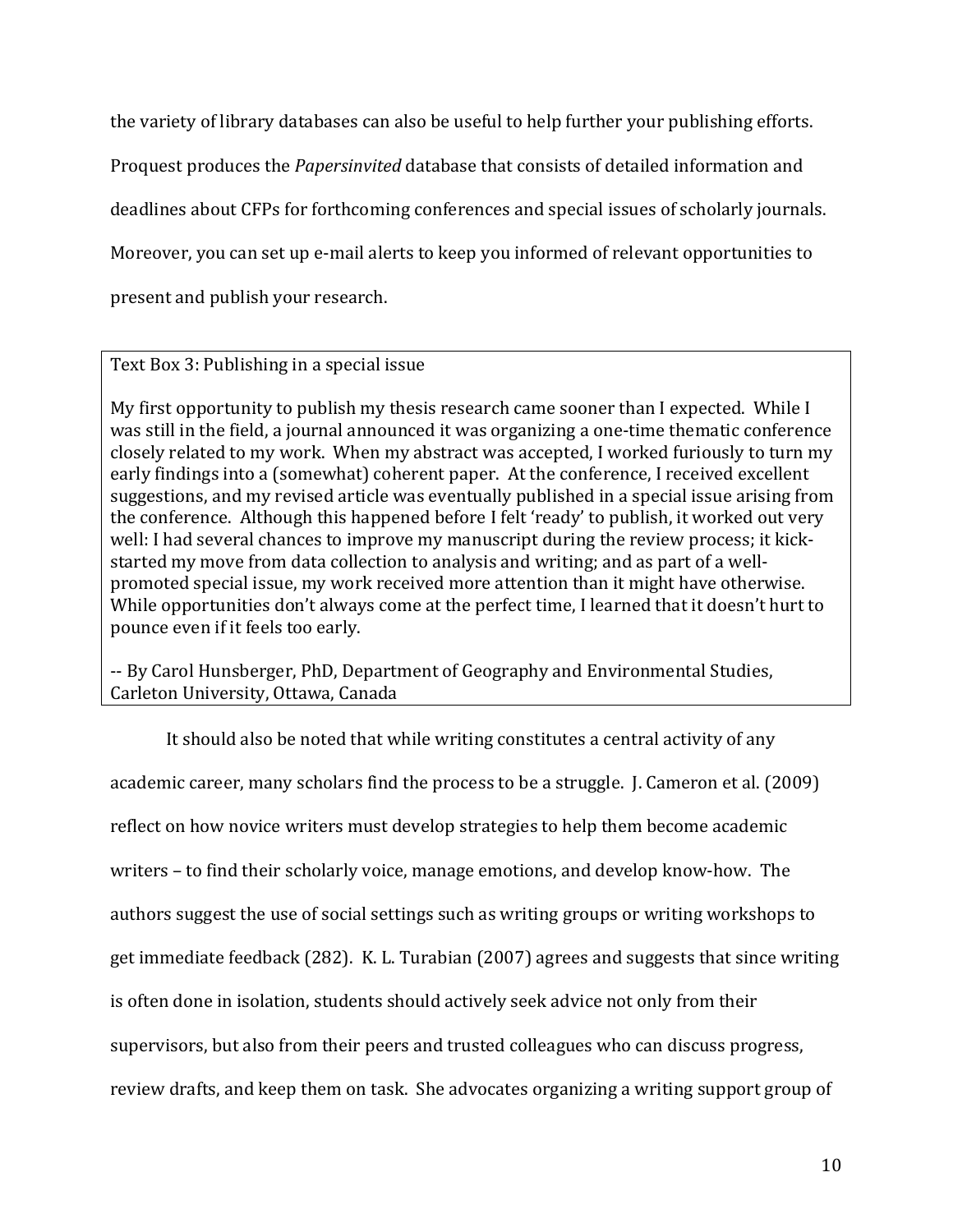4 or 5 people working on their own projects who meet regularly to discuss one another's work (22). Furthermore, Boice (2000) states: "Involving others in the work means letting go of some of the control – and of the credit. This delegation of responsibility is a difficult social skill for writers, one commonly overlooked and underappreciated" (184). But mobilizing a social strategy for your academic writing should become a habit.

Finally, it is also important to realize that for most of us, failure is part of success. Be forewarned that referees can sometimes use language that may come across as overly negative, challenging and aggressive. Critique is at the heart of the peer review process, and can sometime overshadow more minor comments that frame the paper in a generally positive light. Once you have digested the constructive feedback contained within a rejection letter, shred it! Moreover, try not to internalize rejection, but rather view it as information and feedback, and adjust your approach accordingly. Sometimes the review process is unfair: the person who reviews your work may not have the necessary expertise in the field to really make an informed judgment; or you may receive conflicting advice from different reviewers (and if this is the case, you should seek clarification from the editor on how to proceed). Williams suggests (2004) that your response to a referee's comments (peer reviewer) should follow the three golden rules: (1) respond completely; (2) respond politely; and (3) respond with evidence. Presenting a detailed letter that responds to all of the reviewers' comments (either addressing their concerns, or presenting a rationale for leaving the text as is) makes them feel valued without compromising your standards and demonstrates respect for a process that should improve the end product. Finally, when considering referees' comments, if the reviewer is just not grasping your intended content,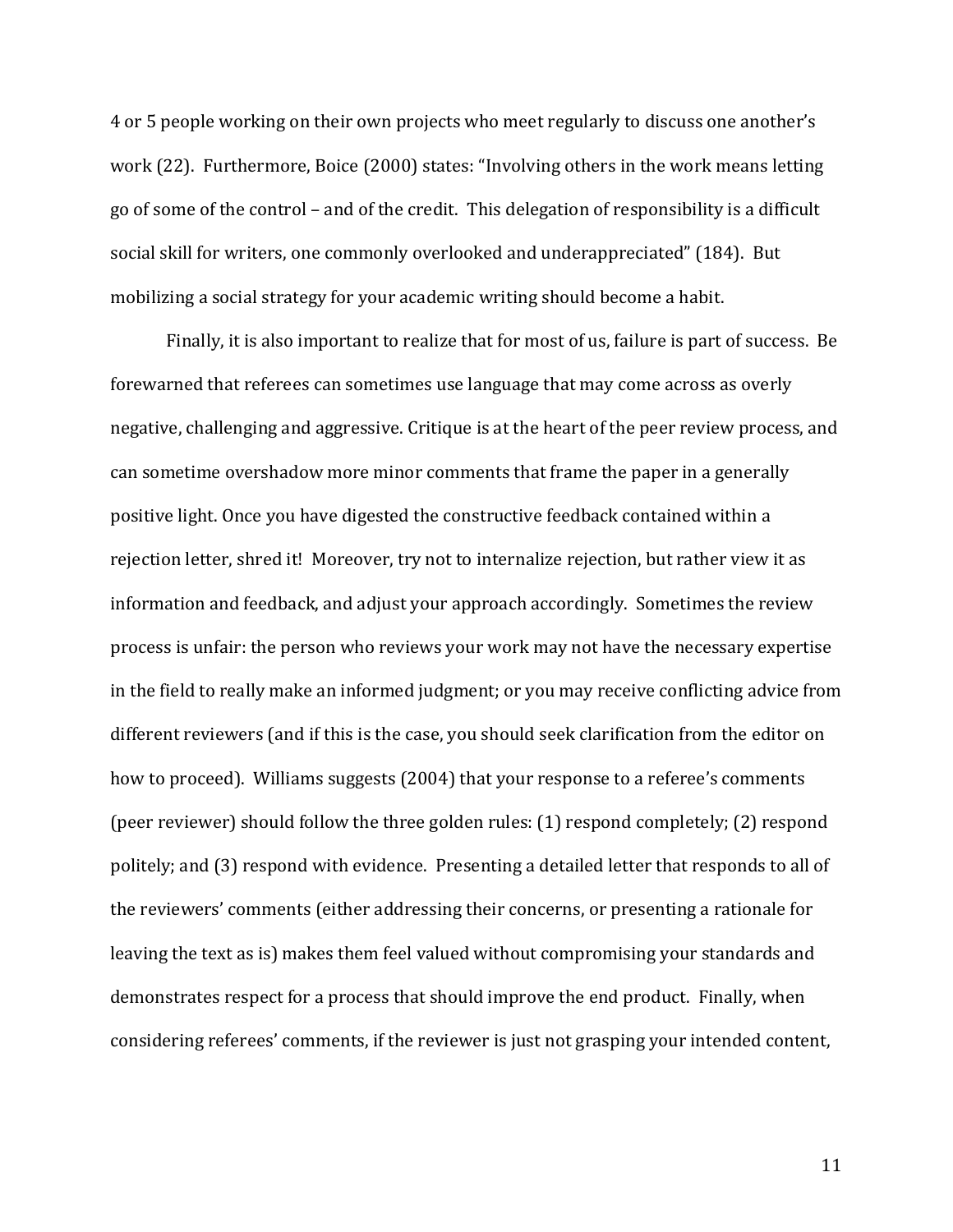ask yourself how the text can be reworked so that others will not face the same challenge in

interpretation.

Text box 4: Dealing with reports and decisions

My personal experience of the peer review process has varied considerably, from somewhat demoralizing to tremendously encouraging. Each editor has a unique style, and there are certainly vagaries of chance associated with the individual reviewers. Ironically, the highest ranked journal I ever submitted to accepted the paper with only a minor point of clarification requested. However, my experience has almost universally involved major revisions, with a number of rounds of changes before publication. If I had succumbed to a bruised ego, I would never have published. It helps immensely to know that even my senior, well-respected and extensively published colleagues struggle with editors' reports and decisions in much the same way.

-- By Patricia Ballamingie, Assistant Professor, Department of Geography and Environmental Studies, Carleton University, Ottawa, Ontario, Canada

# *With whom to collaborate?*

You *can* and *should* publish some of your work as sole author, but collaborating with your supervisor may also prove to be mutually beneficial. Professors are under tremendous pressure to publish, early on to achieve tenure and promotion, and later on, to demonstrate ongoing research productivity (upon which salary increases are often contingent). In addition, your supervisor probably brings some valuable assets into the equation: contacts with editors, and experience negotiating the review process; expertise and theoretical depth; and additional primary data. Moreover, your professor can act as corresponding author, adding legitimacy through institutional affiliation, and continuity (especially relevant since the process can take longer than expected). Trust that working collaboratively can be more productive than working in a solitary fashion. Keep in mind Van Cott's (2005) advice: "Collaborating with you is more attractive to a professor if you are willing to do most of the work, turn around drafts quickly, and take criticism and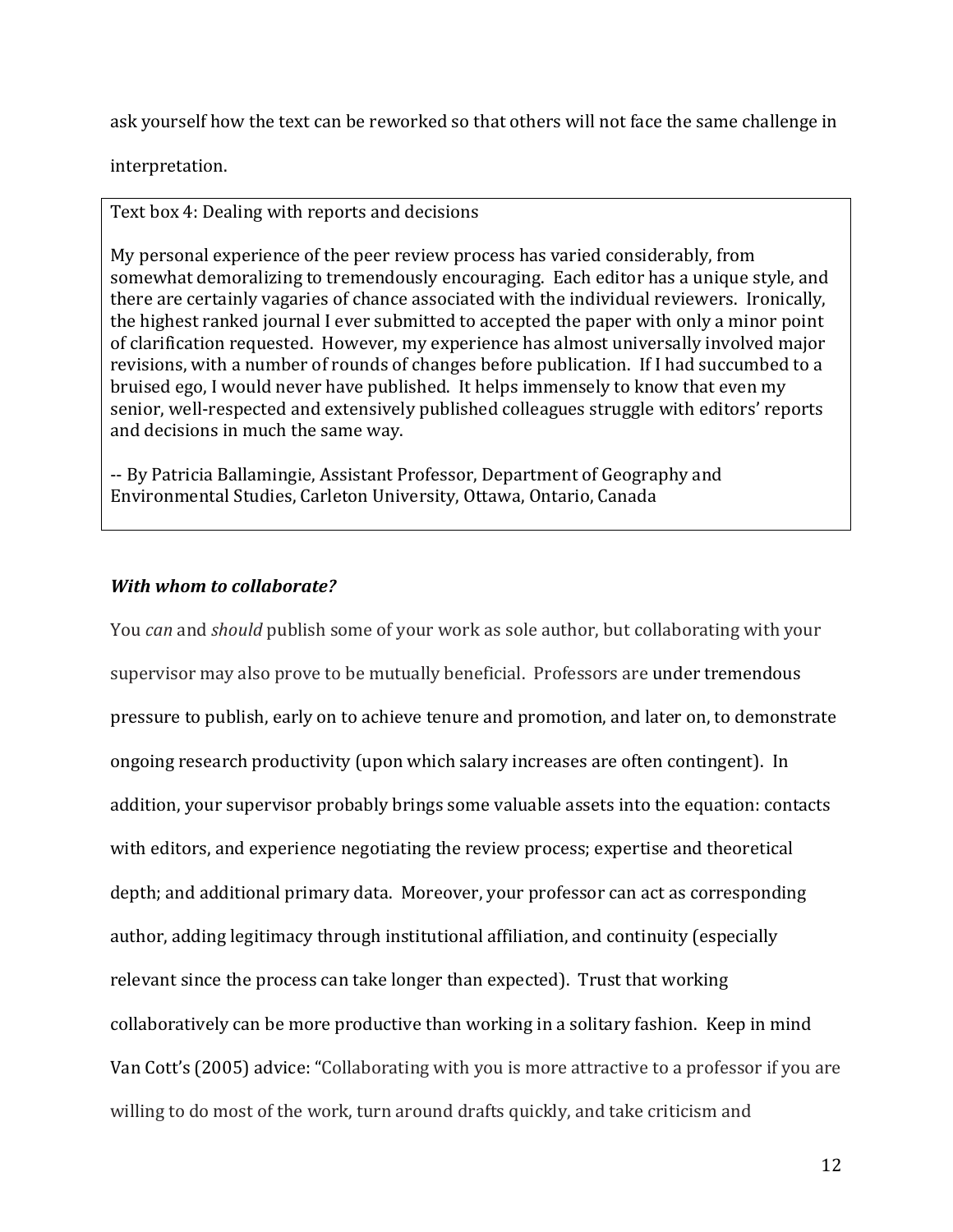suggestions without arguing" (743). Try to have a frank discussion about authorship order up front, to avoid unnecessary grief. Practices vary considerably: some professors insist on going first, others don't. And don't be insulted if they decline (faculty members face multiple, competing demands, and they may be simply overwhelmed and thus unable to collaborate). In that case, you could also collaborate with your peers (especially where you are drawing on a similar conceptual framework, or have conducted comparable case studies).

#### **Using library resources effectively**

Begin by familiarizing yourself with your library's journal collection in geography. As Belcher (2009) asserts: "We live in an increasingly electronic world, but the shelf search still can't be beat for speed and accuracy. Keywords searches are always going to miss some journals that a shelf search will reveal" (113). Getting to know the range of possible outlets for your work is an important first step. Discovering where respected authors have published their work and browsing the Table of Contents lists will also help you become familiar with recurring themes and debates within the discipline (Wellington 2003).

In identifying the most appropriate peer-reviewed journals in which to publish, you will need to consult *Ulrich's Periodical Directory*. Typically housed in the library's reference collection, Ulrich's provides an authoritative global listing of bibliographic and publisher information on over 300,000 titles. Librarians, faculty and publishers use Ulrich's to select publications for the library, identify candidates for peer review, determine open access availability, track the launch of new titles and new e-platform providers, and of course, note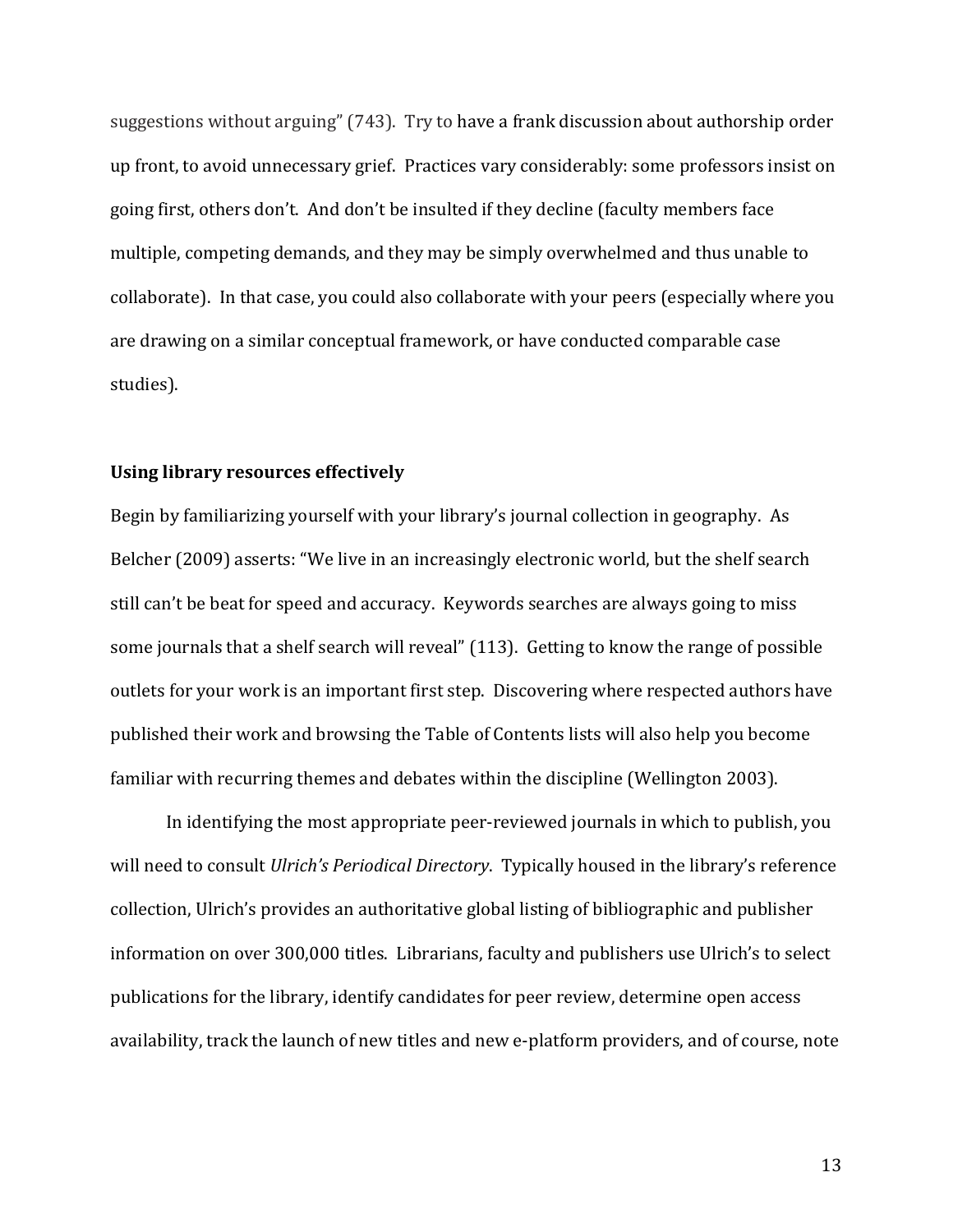title changes. Ulrich's in-depth information in all subject areas will help identify the most appropriate peer-reviewed journals in which to publish.

## *Impact Factors*

Another important element to consider is the 'impact factor' of specific journals – the calculated frequency with which the average journal article has been cited in a particular year. The impact factor helps determine a journal's rank and overall significance and relative importance to other journals in the same field (Payne 2006). In an academic setting, impact factors are important for recognition, and can thus affect hiring, tenure and promotion decisions – milestones and prerequisites to a successful academic career.

The best-known source for impact factors is the *Journal Citation Reports* (JCR) database. Large academic libraries will have access to JCR through a subscription to the *ISI Web of Knowledge*. This database (shown below) is searchable by subject and/or by title.

**Figure 1: Journal Summary List: Subject Categories: GEOGRAPHY**

| <b>Mark</b>    | <b>Rank</b> | <b>Abbreviated Journal Title</b><br>(linked to journal information) | <b>ISSN</b> | <b>JCR Data</b> (i) |                                |                                          |                                  |                 |                           |
|----------------|-------------|---------------------------------------------------------------------|-------------|---------------------|--------------------------------|------------------------------------------|----------------------------------|-----------------|---------------------------|
|                |             |                                                                     |             | <b>Total Cites</b>  | <b>Impact</b><br><b>Factor</b> | 5-Year<br><b>Impact</b><br><b>Factor</b> | <b>Immediacy</b><br><b>Index</b> | <b>Articles</b> | <b>Cited</b><br>Half-life |
| $\blacksquare$ | 1           | <b>GLOBAL ENVIRON CHANG</b>                                         | 0959-3780   | 2722                | 4.918                          | 7.840                                    | 0.731                            | 67              | 5.1                       |
| $\Box$         | 2           | <b>PROG HUM GEOG</b>                                                | 0309-1325   | 2260                | 3.793                          | 4.290                                    | 0.396                            | 48              | 6.7                       |
| $\Box$         | 3           | J ECON GEOGR                                                        | 1468-2702   | 1181                | 3.662                          | 4.487                                    | 0.412                            | 34              | 5.0                       |
| $\Box$         | 4           | <b>ECON GEOGR</b>                                                   | 0013-0095   | 1255                | 3.028                          | 3.195                                    | 0.800                            | 20              | >10.0                     |
| $\blacksquare$ | 5           | T I BRIT GEOGR                                                      | 0020-2754   | 1824                | 2.672                          | 4.287                                    | 0.800                            | 35              | 7.9                       |
| $\Box$         | 6           | <b>ENVIRON PLANN D</b>                                              | 0263-7758   | 1634                | 2.073                          | 2.750                                    | 0.593                            | 59              | 6.9                       |
| П              | 7           | <b>ENVIRON PLANN A</b>                                              | 0308-518X   | 3986                | 2.070                          | 2.420                                    | 0.439                            | 157             | 7.0                       |
| П              | 8           | <b>SOC CULT GEOGR</b>                                               | 1464-9365   | 679                 | 2.036                          | 1.788                                    | 0.200                            | 45              | 5.0                       |
| $\Box$         | 9           | <b>LANDSCAPE URBAN PLAN</b>                                         | 0169-2046   | 3860                | 2.004                          | 2.789                                    | 0.195                            | 123             | 6.8                       |
| $\Box$         | 10          | <b>APPL GEOGR</b>                                                   | 0143-6228   | 634                 | 1.904                          | 2.320                                    | 0.441                            | 59              | 6.2                       |
|                |             |                                                                     |             |                     |                                |                                          |                                  |                 |                           |

Source: (ISI Journal Citations Reports 2012)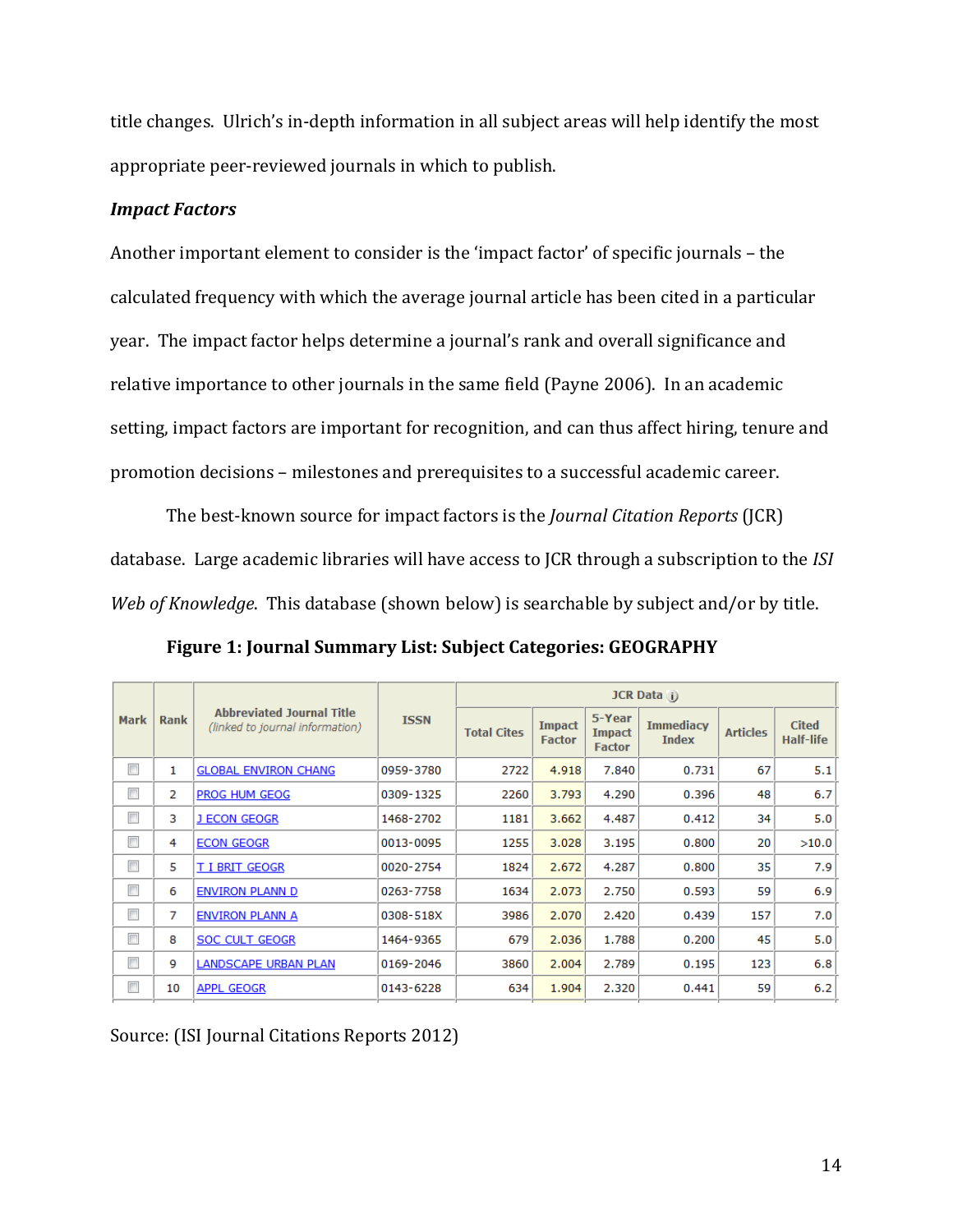You will quickly notice that not all geography journals are listed in this database. Without doubt, those journals listed include prestigious titles, especially those that are highly focused and specific, but many other well-respected titles are never included. This should not deter you from selecting a title that is not included in this hierarchy, as you may find that those journals have lower rejection rates than those with higher impact status (Wellington 2003). However, as emerging scholars you should be aware of impact factors and their influence in the field. Belcher (2009) notes that the very fact a journal is listed in JCR denotes that it is a preferred publishing outlet, but many other factors can also figure into a journal's ranking, for instance, the higher the number of subscribers, the better the ranking of the journal (119).

Other databases that calculate impact factors include Scopus and a resource recently introduced by Google Scholar. The latter provides a simple way for authors to track citations of their articles and to check on who is citing their publications by setting up a 'Google Scholar Citations' profile. However, this tool has limitations with regards to the date coverage of journals, inclusion guidelines, and the different metrics used to calculate the impact of published works.

### *Library Databases*

Identifying potential journals by searching for them in the library's databases is the most likely path that graduate students will use next to browsing the Internet. Learning to search the databases properly will be your key to success, so adopting a positive attitude towards library literacy will not be a wasted effort. However, there exist many free databases on the Internet that will also be useful. Notably, check out Genamics JournalSeek or the web directory on Google (Belcher 2009, 115).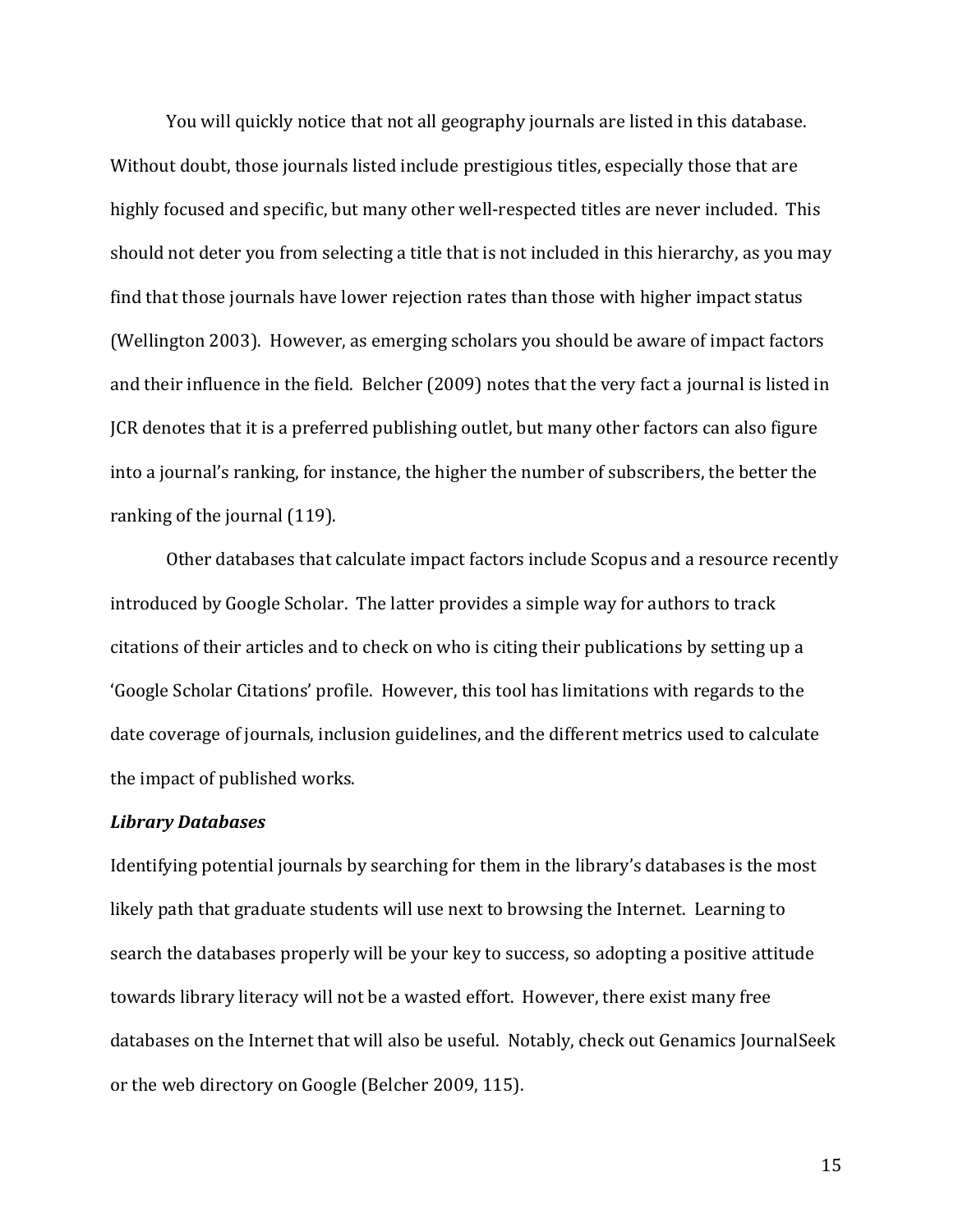Google Scholar is also a useful search tool for finding journal articles because it is fast, convenient and requires no formal training. However, it does not contain comprehensive coverage of any topic. What Google Scholar lacks in quality control, it makes up for in accessibility and the perceived notion by today's student that it contains everything that paid-for databases have anyway. Of course this is not true. But Google has created the expectation of being able to use one start point for all research. Although it is a good tool to help you get started with a research topic, comprehensive coverage can only be found using your library's subscription-based databases (such as GeoBase for geography). These databases all use controlled vocabularies, have advanced search features that help refine your search results and are updated on a regular basis, while the precise journal coverage in Google Scholar remains uncertain. Make an appointment with your subject librarian early on to discuss relevant databases and successful search strategies to locate appropriate literature.

#### *Open Access Publishing*

In the traditional subscription-based world of journal publishing, you will be expected to sign away complete publishing rights to journal publishers even though it may not be in your best interest to do so (Payne 2006), and once published, only those with a journal subscription (individual or institutional) will be able to view your work. Therefore, you need to develop your knowledge of open access literature and publishing.

As Suber (2004) explains: "Open access literature is digital, online, free of charge, and free of most copyright and licensing restrictions. What makes it possible is the internet and the consent of the author or copyright holder." Bjork et al. (2010) explain: "Open Access emerged in the early 1990's triggered by the possibilities offered by the web, but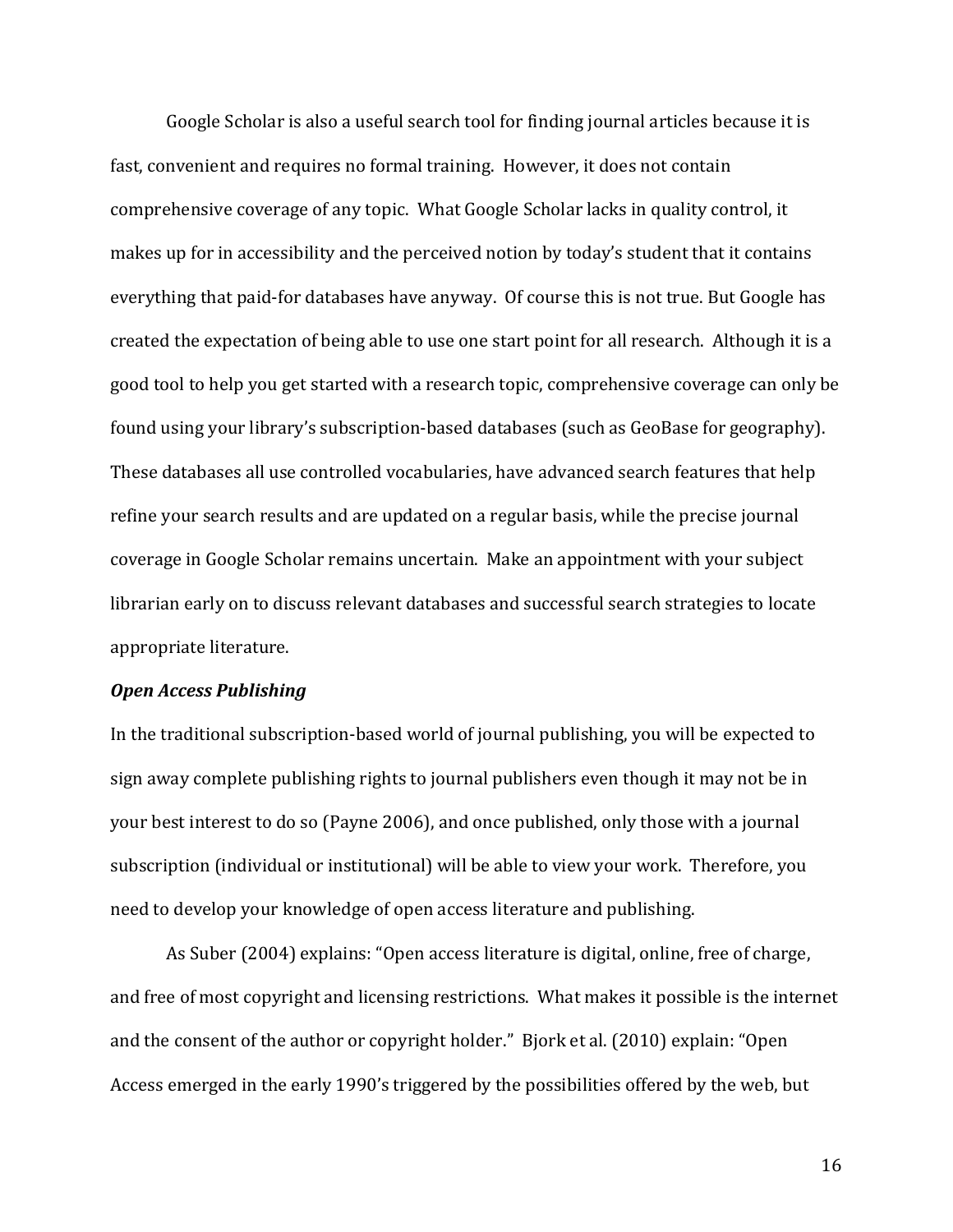also partly as a reaction to the so-called serial crisis of subscription prices which seemed to be constantly rising faster than the rate of inflation." As a result, a new way for libraries to purchase electronic journal titles evolved as they began to subscribe to bundles of journals that were electronically licensed and accessed. Libraries no longer 'owned' hard copies of a particular journal, but rather leased 'access' via a licensing agreement.

At the same time, many scholars realized they could post their work on the Internet for broad dissemination without restrictions, and some no longer wanted to hand over their work to the major journal publishers who had maintained so much control to date. In fact, many geographers felt a moral obligation to do so (see Pickerill 2008, for a fuller delineation of this theme). Proponents of open access publishing wanted to access (and publish for others to access) articles without any of the traditional restrictions (such as subscriptions and user fees).

The Directory of Open Access Journals (DOAJ), available online, provides free, full text, and quality-controlled access to scientific and scholarly journals, and lists over 6,000 titles (of which, 2,582 are searchable at the article level). There are now over 500, 000 articles available. Open access publishing offers an alternative to the current user-pay system for accessing and disseminating academic research, allowing researchers to freely share their work around the world. Benefits include the protection of your copyright privileges, the freedom to distribute your work, in draft or final form, on your personal or institutional web site, the right to archive your work in an institutional repository, and the right to distribute an article to students in a course you are teaching (McClellan & Rustad 2009).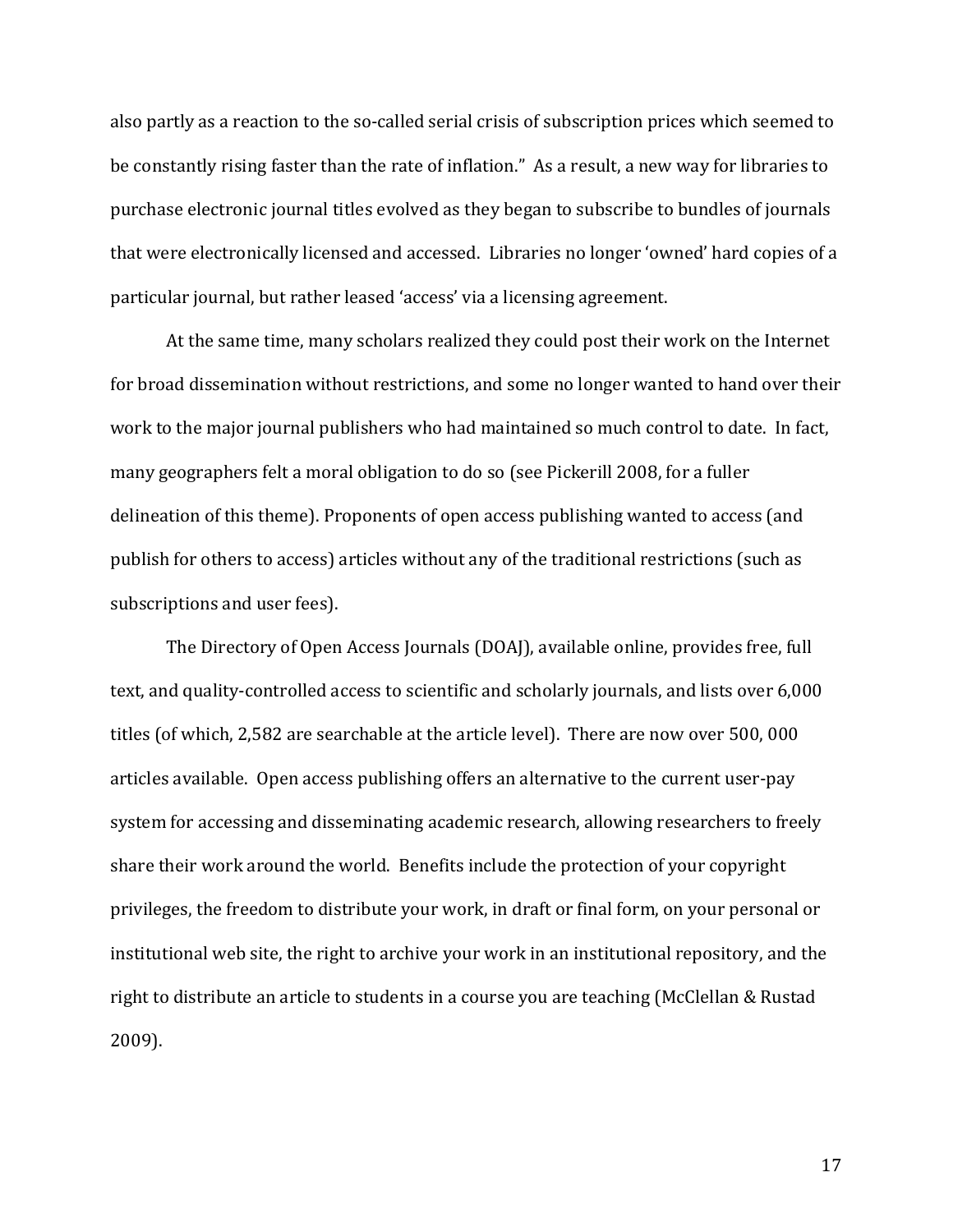Open access journals promote collaboration, tend to offer faster review and publication than traditional venues, and increase the visibility of your work. Some universities offer financial incentives for graduate students to offset the publishing fees associated with open access publishing. As Argaez (2011) stresses: "Open access is about removing barriers to information in order to accelerate the pace of innovation and scientific discovery" (103). Ultimately, as scholars become more aware of the benefits of open access publishing, a broader, more accessible, and sustainable scholarly communication system will emerge.

## Text Box 5: Publishing through open access

After considering several journals, I selected an open access international journal. First, I wanted my research to be accessible to a more diverse worldwide audience, many of whom might not be able to access high-cost, subscription-based journals. Second, the journal advertised quick turnarounds; the paper was rigorously reviewed by three reviewers, and even with a second review, the process from submission to publication was only four months. This suited me well, as I was working full time following my MSc. A drawback of open access journals is the publishing fee, but research grants to thesis supervisors may support such costs. Also, the impact factor of this journal was at the lower end of those in my field, and this may currently be typical of such journals, but I do believe that will improve as they become more known and as readership increases.

By Rebecca Barker, MSc, Department of Geography & Environmental Studies, Carleton

University, Ottawa, Ontario, Canada

# **Conclusion**

Publishing in a contemporary context poses both challenges and opportunities for the

novice researcher. This article sought to offer practical advice regarding why, when, where,

what, how, and with whom you may publish as you begin to make scholarly contributions.

Familiarizing yourself with key disciplinary publishing venues, with your library's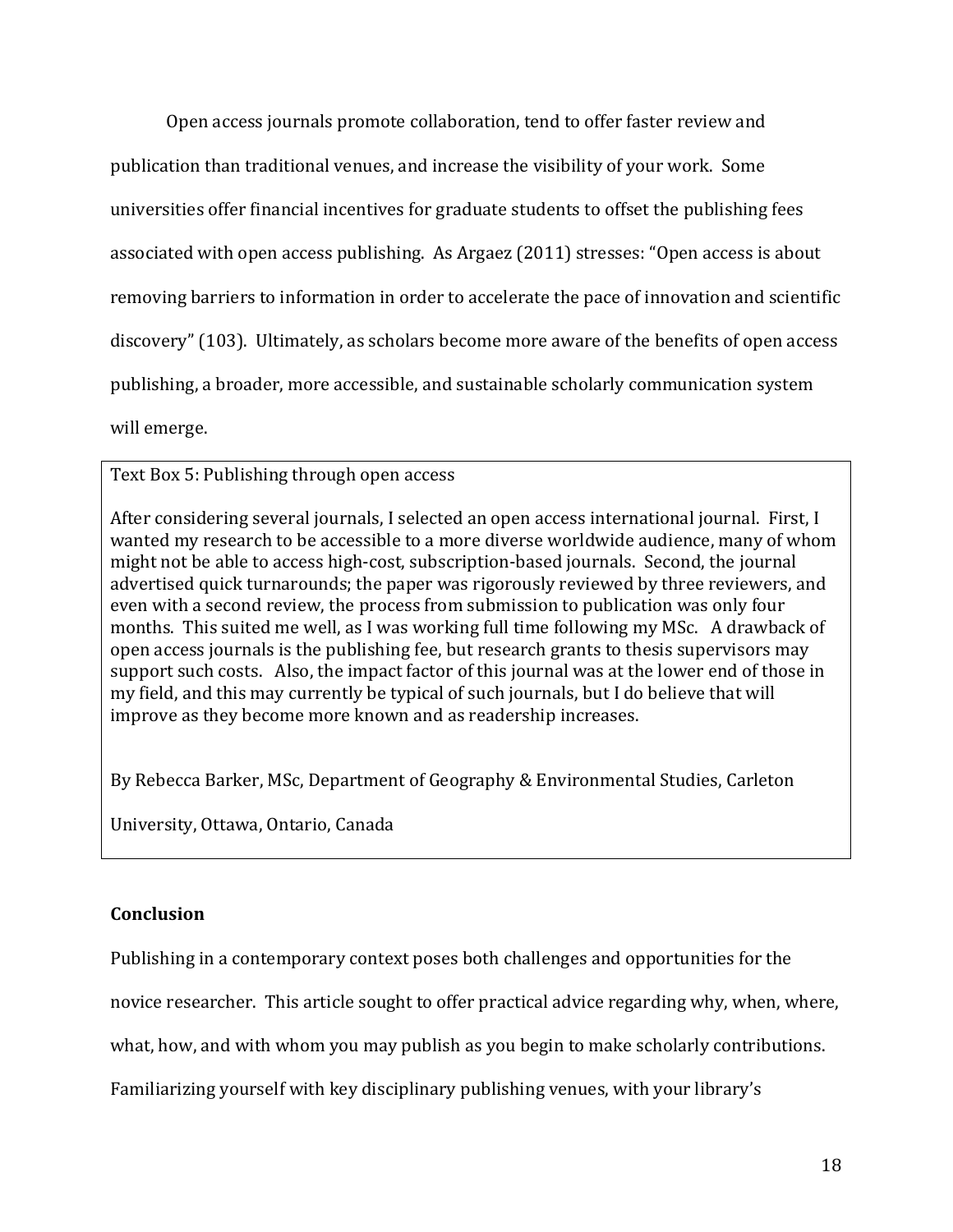resources, and with the new and emerging world of 'open access' publishing represent three important starting points. The experiences of individual scholars, included as text boxes, employ personal anecdotes to elucidate points raised in the text. The 'Resources' section to follow includes a list of relevant and practical sources. This article sought to demystify the publishing process, and thus help build confidence amongst new scholars. It also stressed the importance of using library resources effectively, to carefully consider how the knowledge generated contributes most fruitfully to larger discussions within the academy and beyond.

### **Resources**

- *Alternative Press Index*[: http://www.altpress.org/index.php](http://www.altpress.org/index.php)
- Directory of Open Access Journals:<http://www.doaj.org/>
- International Bibliography of the Social Sciences: [http://www.proquest.co.uk/en-](http://www.proquest.co.uk/en-UK/catalogs/databases/detail/ibss-set-c.shtml)[UK/catalogs/databases/detail/ibss-set-c.shtml](http://www.proquest.co.uk/en-UK/catalogs/databases/detail/ibss-set-c.shtml)
- Genamics JournalSeek:<http://journalseek.net/>
- Google Directory:<http://www.google.ca/dirhp?hl=en>
- Google Scholar:<http://scholar.google.ca/>
- Google Scholar Citations: http://scholar.google.ca/intl/en/scholar/citations.html
- *Publish, Not Perish – The Art & Craft of Publishing in Scholarly Journals*: http://www.publishnotperish.org
- SAGE Open: http://sgo.sagepub.com/
- SHERPA/RoMEO: *Publishing, copyright policies & self-archiving:*  <http://www.sherpa.ac.uk/romeo/>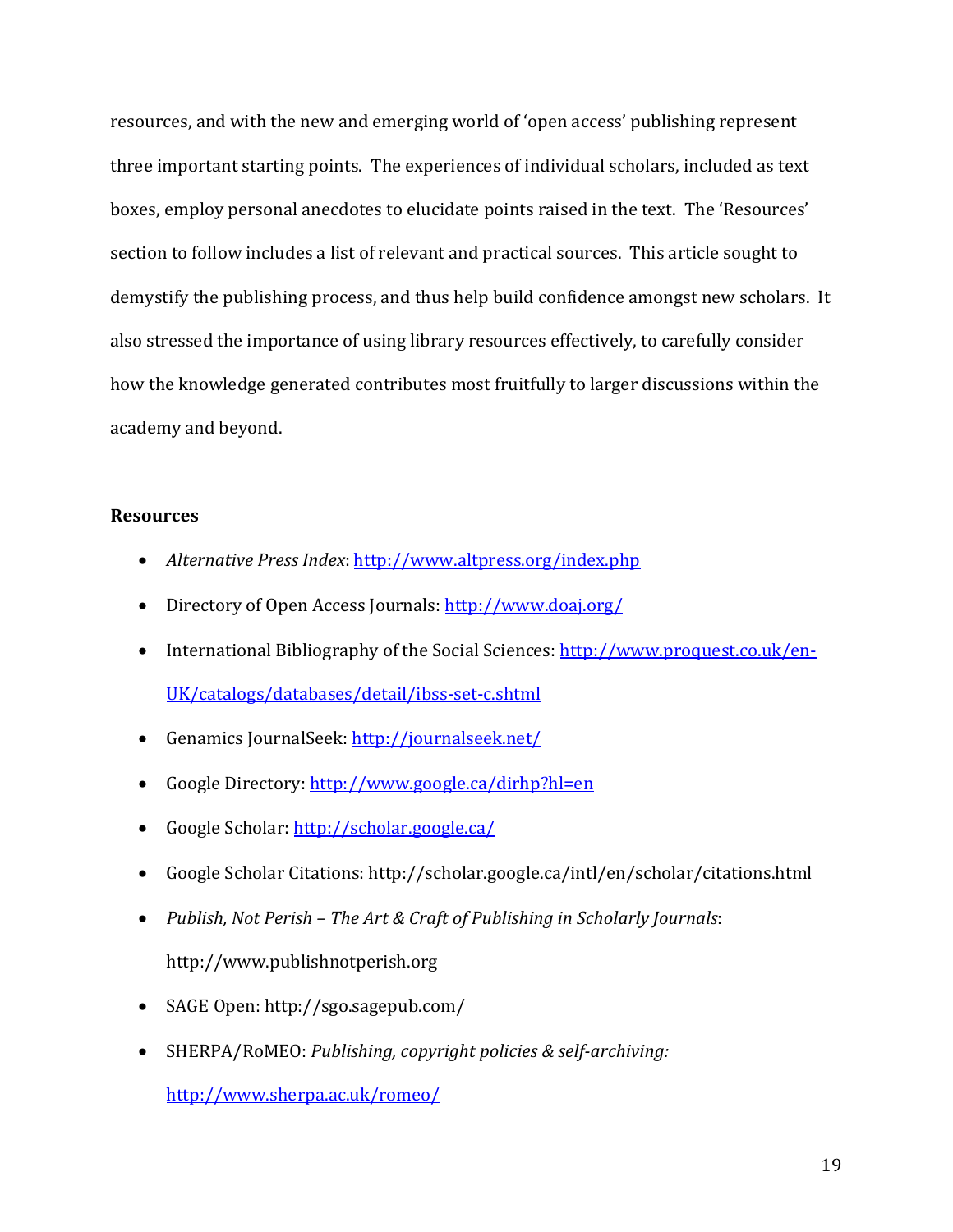- SPARC Resources for Authors :<http://www.arl.org/sparc/author/>
- *Transforming Scholarly Publishing through Open Access: A Bibliography:* http//www.sparceurpe.org.resources/sparc-eu-materials/general-advocacymaterials/transforming-scholarly-publishing-through-open-access/

### **References**

Area – Area Prize – Wiley Online Library. Available at:

[http://onlinelibrary.wiley.com/journal/10.1111\(ISSN\)1475-4762](http://onlinelibrary.wiley.com/journal/10.1111(ISSN)1475-4762)

Argaez, Diego (2011) International Open Access Week. *Feliciter,* 57(3), pp. 103-105.

Arnold SS: Cultural Geographies: 1474-4740, 1477-0881. Available at:

[http://www.sagepub.com/journalsProdDes.nav?ct\\_p=manuscriptSubmission&prodId](http://www.sagepub.com/journalsProdDes.nav?ct_p=manuscriptSubmission&prodId=Journal201809) [=Journal201809](http://www.sagepub.com/journalsProdDes.nav?ct_p=manuscriptSubmission&prodId=Journal201809)

- Belcher, W. L. 2009. *Writing Your Journal Article in 12 Weeks: A Guide to Academic Publishing Success*, Washington, DC: Sage.
- Blunt, Alison & Catherine Souch (2008). *Publishing in Geography: A Guide for New Researchers,* London: Royal Geographical Society. URL: http://www.rgs.org/OurWork/Research+and+Higher+Education/Guides+for+resear chers.htm
- Bjork, B., Welling, P., Laakso, M., Majlender, P., Hedlund, T., & Guonason, G. (2010) Open Access to the Scientific Journal Literature: Situation 2009. *PloS ONE*, 5(6), pp. 1-9.
- Boice, R. (2000). *Advice for new faculty members : Nihil nimus*. Boston: Allyn and Bacon. Cameron, J., Nairn, K., & Higgins, J. (2009). Demystifying academic writing: Reflections on emotions, know-how and academic identity. *Journal of Geography in Higher Education*, 33(2), 269-284.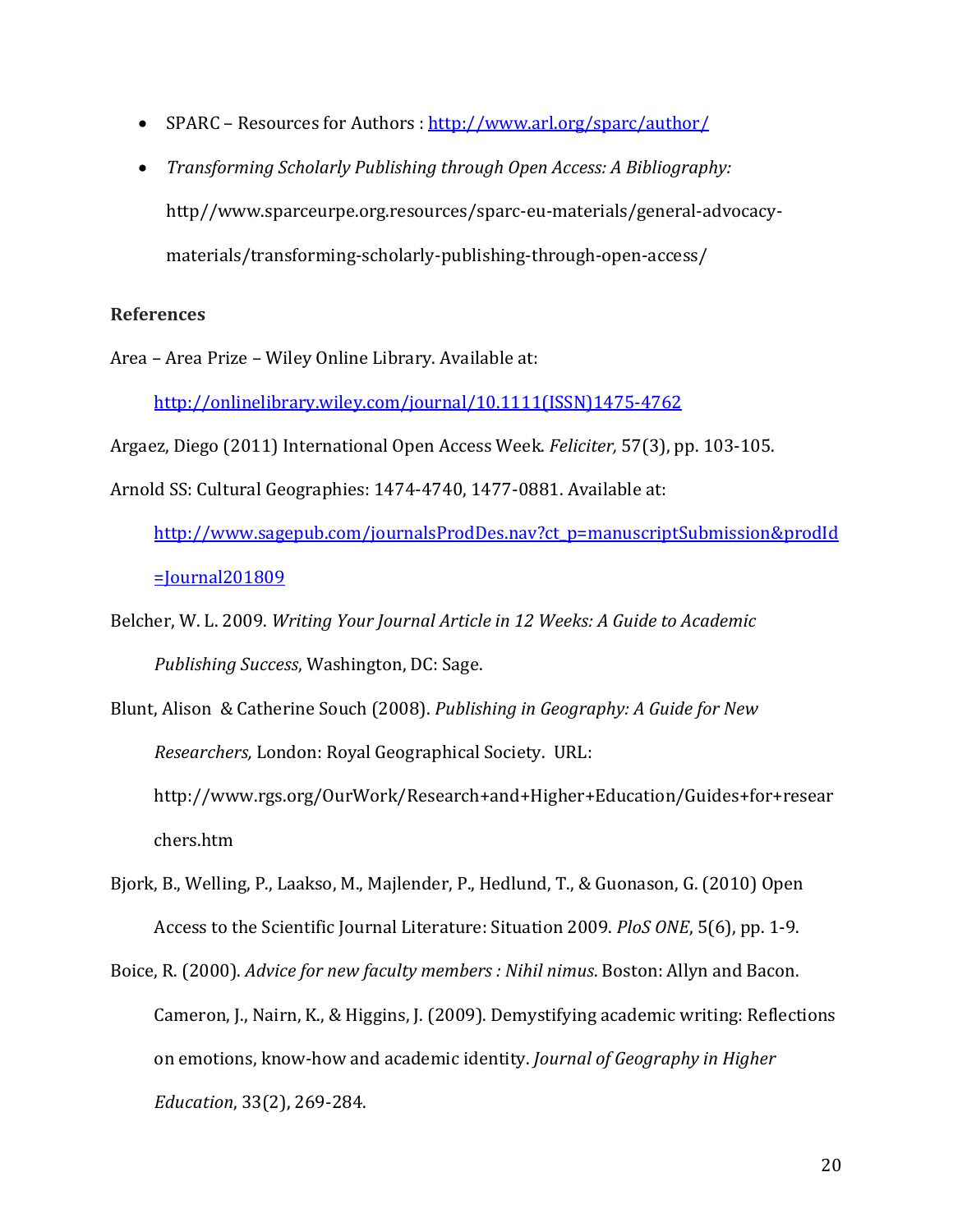*Geography Compass* – Journal Information. Available at:

http://www.wiley.com/bw/submit.asp?ref=1749-8198

Hanson, Lorelei & Patricia Ballamingie (2010) 'Frances Moore Lappé: Shifting the Frame to Imagine a Different World' in *Aurora Online*. Available at:

<http://aurora.icaap.org/index.php/aurora/article/view/87/104>

ISI Web of Knowledge (2010) Journal Citation Reports. Available at: [http://admin](http://admin-apps.webofknowledge.com.proxy.library.carleton.ca/JCR/JCR)[apps.webofknowledge.com.proxy.library.carleton.ca/JCR/JCR](http://admin-apps.webofknowledge.com.proxy.library.carleton.ca/JCR/JCR)

- Knievel, Jennifer E. (2008) Instruction to Faculty and Graduate Students: A tutorial to Teach Publication Strategies. *Libraries and the Academy*, 8(2), pp. 175-186.
- McClellan, Jennifer & Karen Rustad (2009) *Open Access 101* (video clip). Washington, DC: Right to Research Coalition. Available at: <http://www.righttoresearch.org/>
- Morris, Meaghan (1998) Publishing Perils, and How to Survive Them: a Guide for Graduate Students. *Cultural Studies,* 12, pp. 498-512.
- Payne, Susan (2006) *Identifying and Evaluating Author-Friendly Journals*.Stanford, CA: Stanford University Libraries and Academic Information Resources. Available at: [http://www-sul.stanford.edu/scholarly\\_com/colloquium/presentations/payne.pdf](http://www-sul.stanford.edu/scholarly_com/colloquium/presentations/payne.pdf)
- Pickerill, Jennie (2008) Open Access Publishing: Hyprocrisy and Confusion in Geography. *Antipode*, 40 (5), pp. 719–723

Silverman, Franklin H. 1999 *Publishing for Tenure and Beyond*. Westport, CT: Praeger.

Suber, Peter (2004) A Very Brief Introduction to Open Access. Available at:

<http://www.earlham.edu/~peters/fos/brief.htm>

*The Canadian Geographer/Le Geographe Canadien* – Journal Information. Available at: http://www.wiley.com/bw/submit.asp?ref=0008-3658